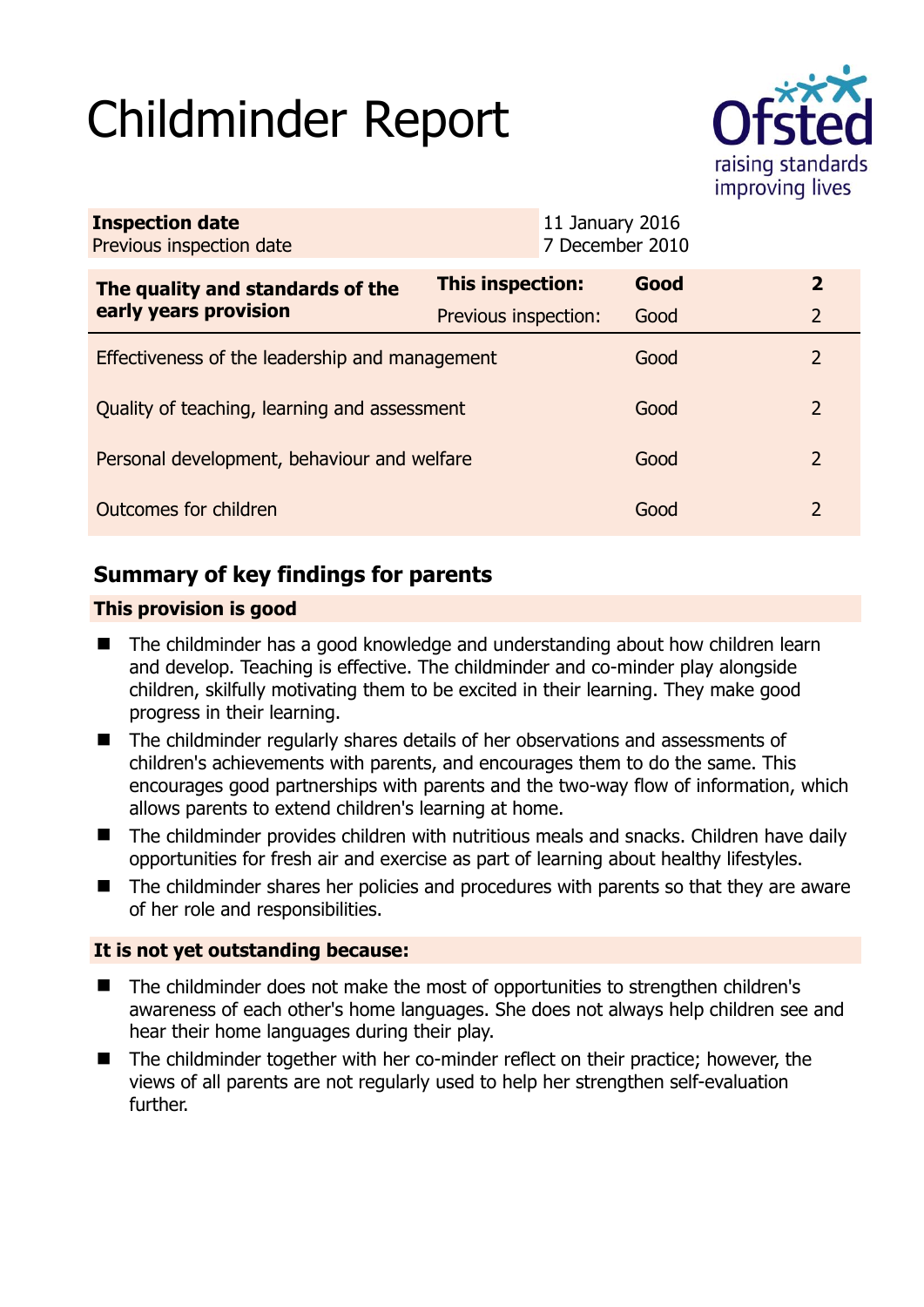# **What the setting needs to do to improve further**

#### **To further improve the quality of the early years provision the provider should:**

- $\blacksquare$  provide more opportunities for children to see and hear their home languages during everyday activities
- $\blacksquare$  strengthen systems for self-evaluation further by encouraging all parents to contribute their views more regularly to help identify strengths and areas where improvements can be made to practice.

#### **Inspection activities**

- The inspector spoke with the childminder at appropriate times throughout the inspection about her practice and the systems she uses for observation, assessment and planning.
- The inspector observed the childminder and children taking part in activities in the home.
- $\blacksquare$  The inspector sampled documents that the childminder uses to support her practice, including relevant policies, consent forms, daily registers and children's development records.
- The inspector and childminder jointly observed children at play.

## **Inspector**

Patricia Edward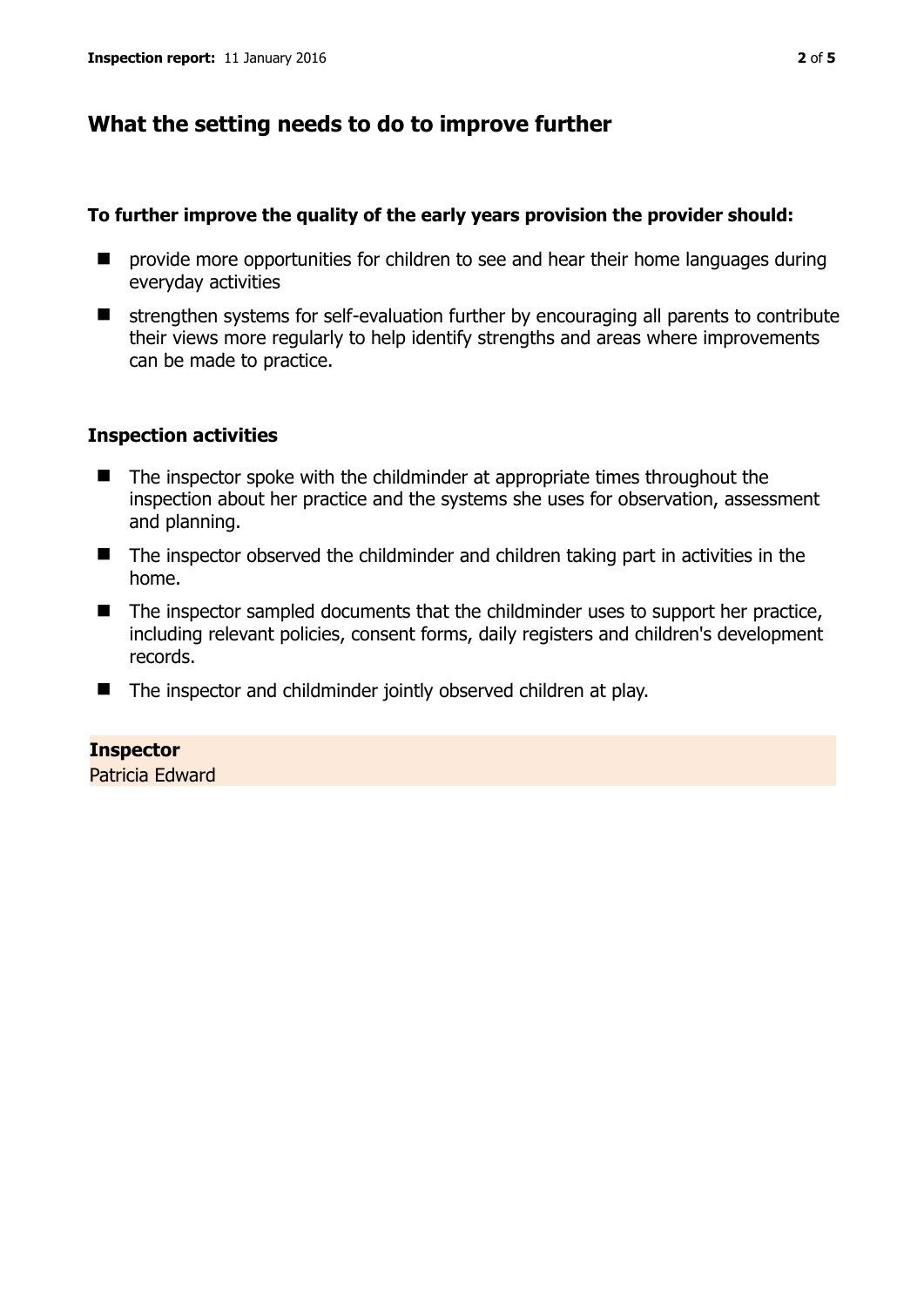## **Inspection findings**

#### **Effectiveness of the leadership and management is good**

Safeguarding is effective. The childminder has a strong knowledge of how to safeguard children. She has a clear and concise understanding of safeguarding policies and procedures, including what to do in the event of a concern. Children are cared for in a safe and secure environment. The childminder takes the lead responsibility for compiling written risk assessments of the home to identify and minimise hazards to children. She has worked well to address the recommendation set at the last inspection by attending child development training. She now monitors children's development needs more effectively and gives more attention to activities she provides. The childminder has a positive attitude to attending regular training to improve her knowledge and practice.

#### **Quality of teaching, learning and assessment is good**

The childminder has a good knowledge of how to support children's learning and makes good use of everyday routines and activities. For example, she continually talks to children about what they are doing and encourages them to name objects in the environment to extend their language skills. She organises toys and equipment so that children can help themselves independently, and takes account of children's interests when planning activities and experiences for them. For example, children who have an interest in cars have access to them both inside the home and while in the garden. Children enjoy opportunities to use their imagination and make good use of resources, such as hats and puppets, during their play. This allows them to act out various roles and experiences.

#### **Personal development, behaviour and welfare are good**

The childminder creates a very welcoming and inviting home environment. Children are happy and confident in her care. She provides effective settling-in arrangements to help children settle quickly and become confident. Children have excellent opportunities to develop their understanding of the natural world and their physical skills. For example, they access the garden daily and visit local parks where they enjoy active play and learn about the natural world. The childminder has a good knowledge of how to promote positive behaviour and uses this well to help children learn how to manage their own behaviour. Consequently, children learn to share, take turns, behave well and think about the feelings of others. Children are encouraged to develop a sound understanding of keeping themselves safe. For example, at snack time they are reminded of the importance of handling knives safely as they cut up their bananas.

#### **Outcomes for children are good**

Children are making good progress in their learning and development. They regularly attend pre-school groups to enable them to socialise with other children, for example. They are gaining the skills they need for their future learning and in readiness for school.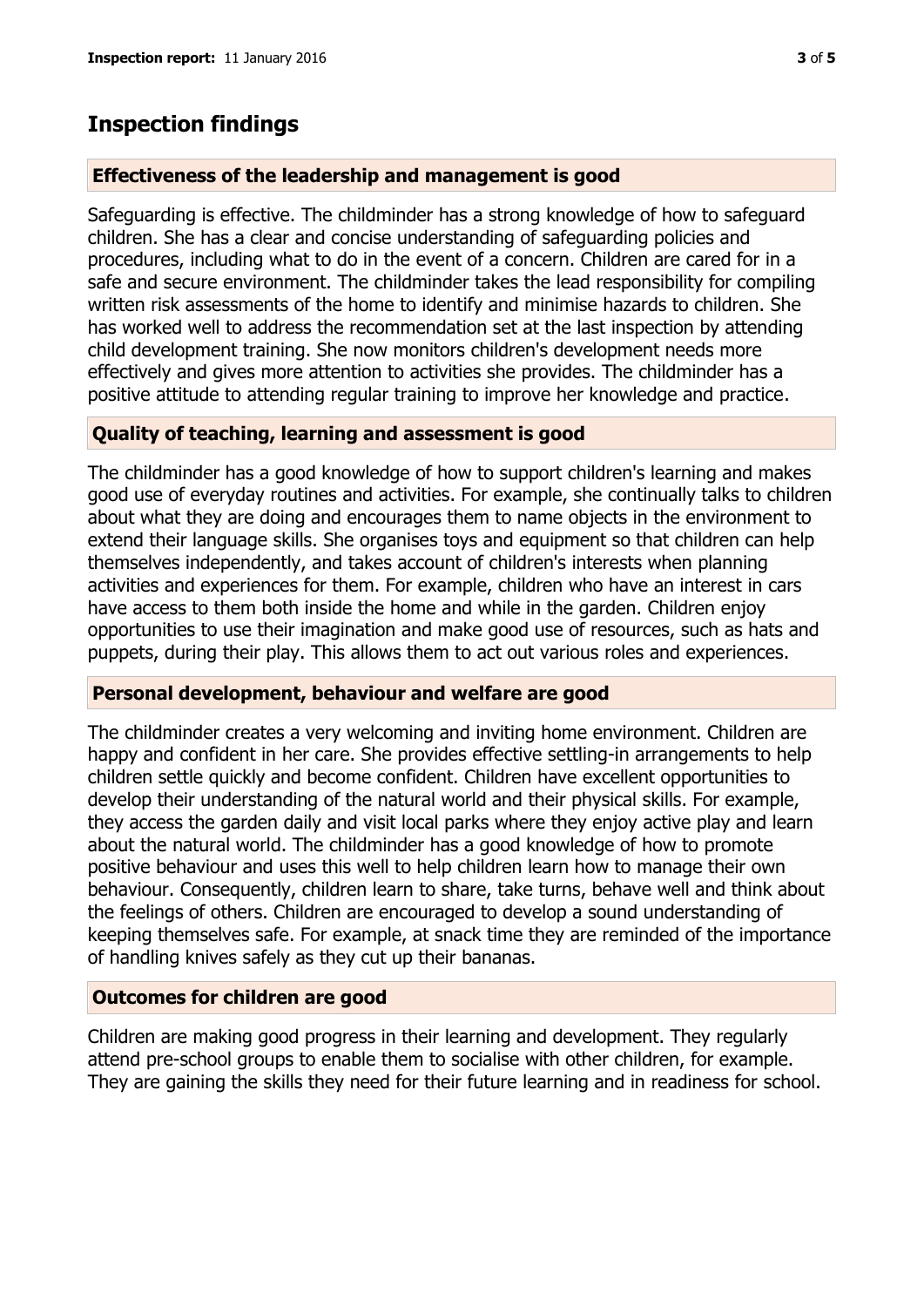# **Setting details**

| Unique reference number           | EY408530                                                                             |  |
|-----------------------------------|--------------------------------------------------------------------------------------|--|
| <b>Local authority</b>            | Wandsworth                                                                           |  |
| <b>Inspection number</b>          | 831668                                                                               |  |
| <b>Type of provision</b>          | Childminder                                                                          |  |
| Day care type                     | Childminder                                                                          |  |
| <b>Registers</b>                  | Early Years Register, Compulsory Childcare<br>Register, Voluntary Childcare Register |  |
| Age range of children             | $0 - 8$                                                                              |  |
| <b>Total number of places</b>     | 6                                                                                    |  |
| <b>Number of children on roll</b> | 5                                                                                    |  |
| <b>Name of provider</b>           |                                                                                      |  |
| Date of previous inspection       | 7 December 2010                                                                      |  |
| <b>Telephone number</b>           |                                                                                      |  |

The childminder registered in 2010. She lives in Tooting in the London Borough of Wandsworth. The childminder works with a co-minder and operates her service Monday to Friday, all year round.

This inspection was carried out by Ofsted under sections 49 and 50 of the Childcare Act 2006 on the quality and standards of provision that is registered on the Early Years Register. The registered person must ensure that this provision complies with the statutory framework for children's learning, development and care, known as the Early Years Foundation Stage.

Any complaints about the inspection or the report should be made following the procedures set out in the guidance 'Complaints procedure: raising concerns and making complaints about Ofsted', which is available from Ofsted's website: www.gov.uk/government/organisations/ofsted. If you would like Ofsted to send you a copy of the guidance, please telephone 0300 123 4234, or email enquiries@ofsted.gov.uk.